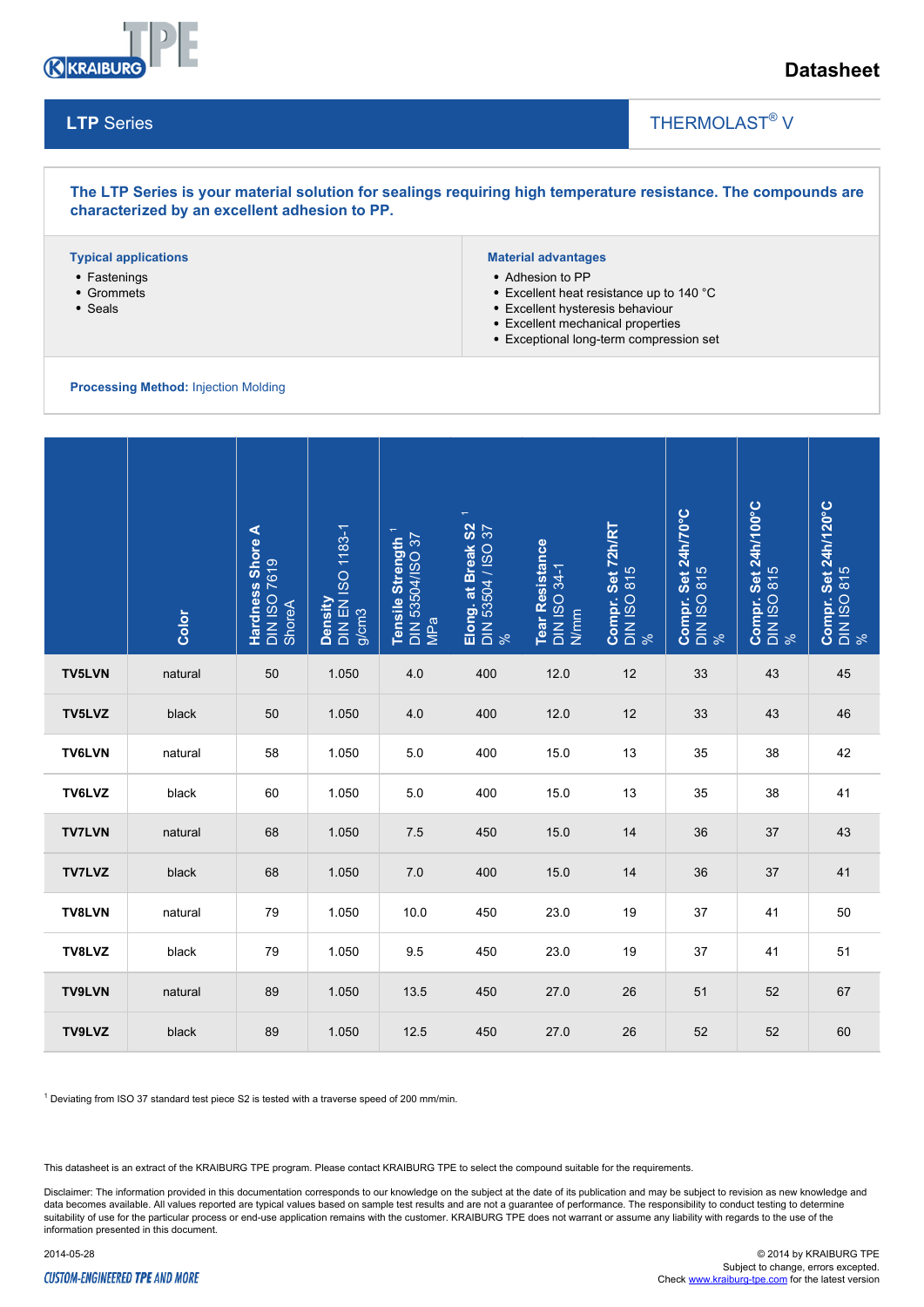

**LTP** Series

# **Datasheet**

#### $\overline{\phantom{a}}$ THERMOLAST<sup>®</sup> V

All values published in this data sheet are rounded average values.

Specification limits are based on three-fold standard deviation from the average value.

This datasheet is an extract of the KRAIBURG TPE program. Please contact KRAIBURG TPE to select the compound suitable for the requirements.

Disclaimer: The information provided in this documentation corresponds to our knowledge on the subject at the date of its publication and may be subject to revision as new knowledge and<br>data becomes available. All values r information presented in this document.